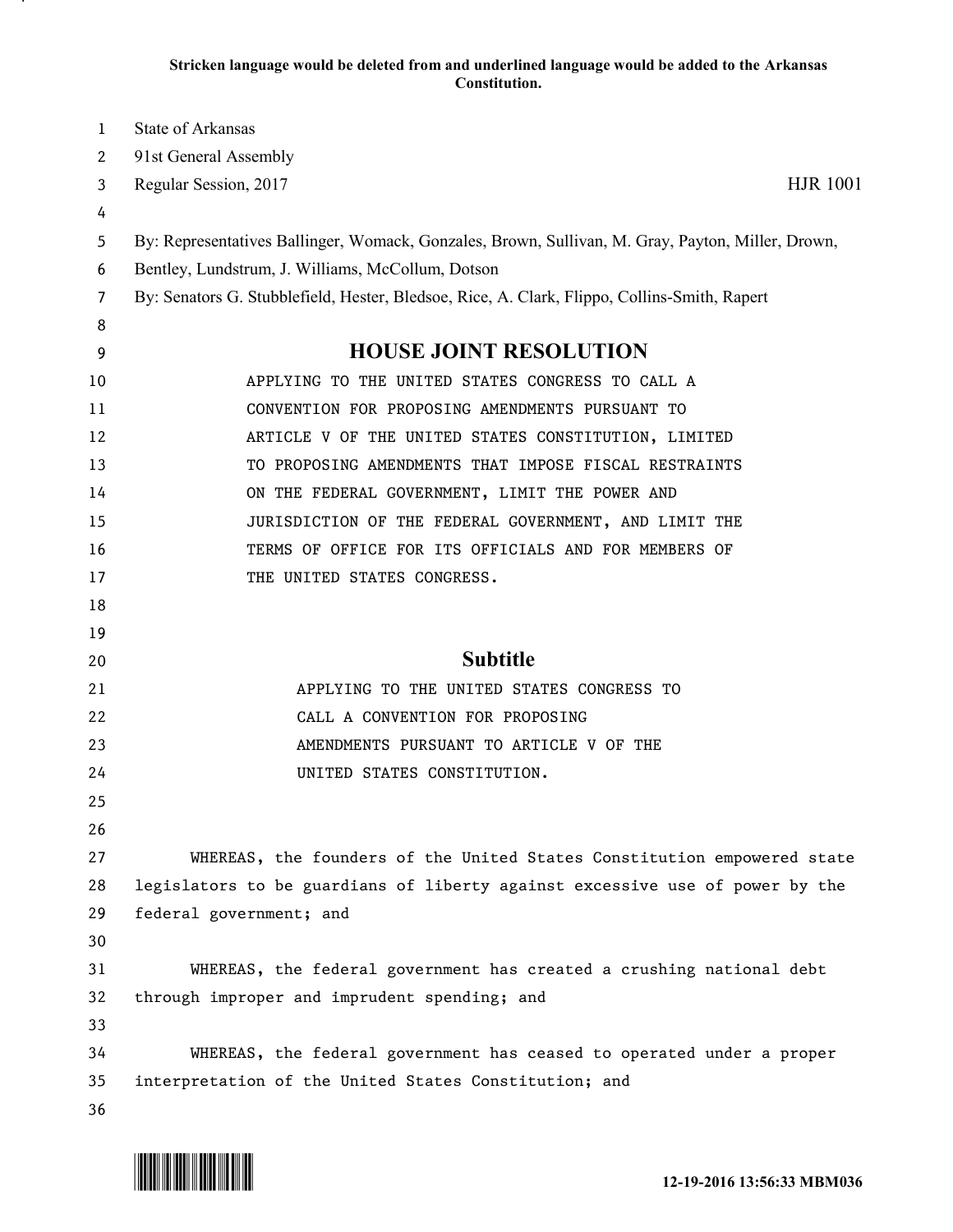WHEREAS, the federal government has invaded the legitimate roles of the states through the manipulative process of federal mandates, most of which are unfunded to a great extent; and

 WHEREAS, it is the solemn duty of the states to protect the liberty of our people, particularly for the generations to come, by proposing amendments to the United States Constitution through a convention of the states under Article V of the United States Constitution for the purpose of restraining these and related abuses of power,

NOW THEREFORE,

 BE IT RESOLVED BY THE HOUSE OF REPRESENTATIVES OF THE NINETY-FIRST GENERAL ASSEMBLY OF THE STATE OF ARKANSAS AND BY THE SENATE, A MAJORITY OF ALL MEMBERS ELECTED TO EACH HOUSE AGREEING THERETO:

 THAT the General Assembly hereby applies to the United States Congress, under the provisions of Article V of the United States Constitution, for the calling of a convention of the states limited to proposing amendments to the United States Constitution that impose fiscal restraints on the federal government, limit the power and jurisdiction of the federal government, and limit the terms of office for its officials and for members of the United States Congress.

 BE IT FURTHER RESOLVED THAT the Chief Clerk of the House of Representatives is hereby directed to transmit copies of this application to the President of the United States Senate, the Secretary of the United States Senate, the Speaker of the United States House of Representatives, the Clerk of the United States House of Representatives, the members of the Arkansas congressional delegation, and the presiding officers of each house of the legislatures in the several states, requesting their cooperation.

 BE IT FURTHER RESOLVED THAT this application constitutes a continuing application in accordance with Article V of the United States Constitution until the legislatures of at least two-thirds (2/3) of the several states have made applications on the same subject.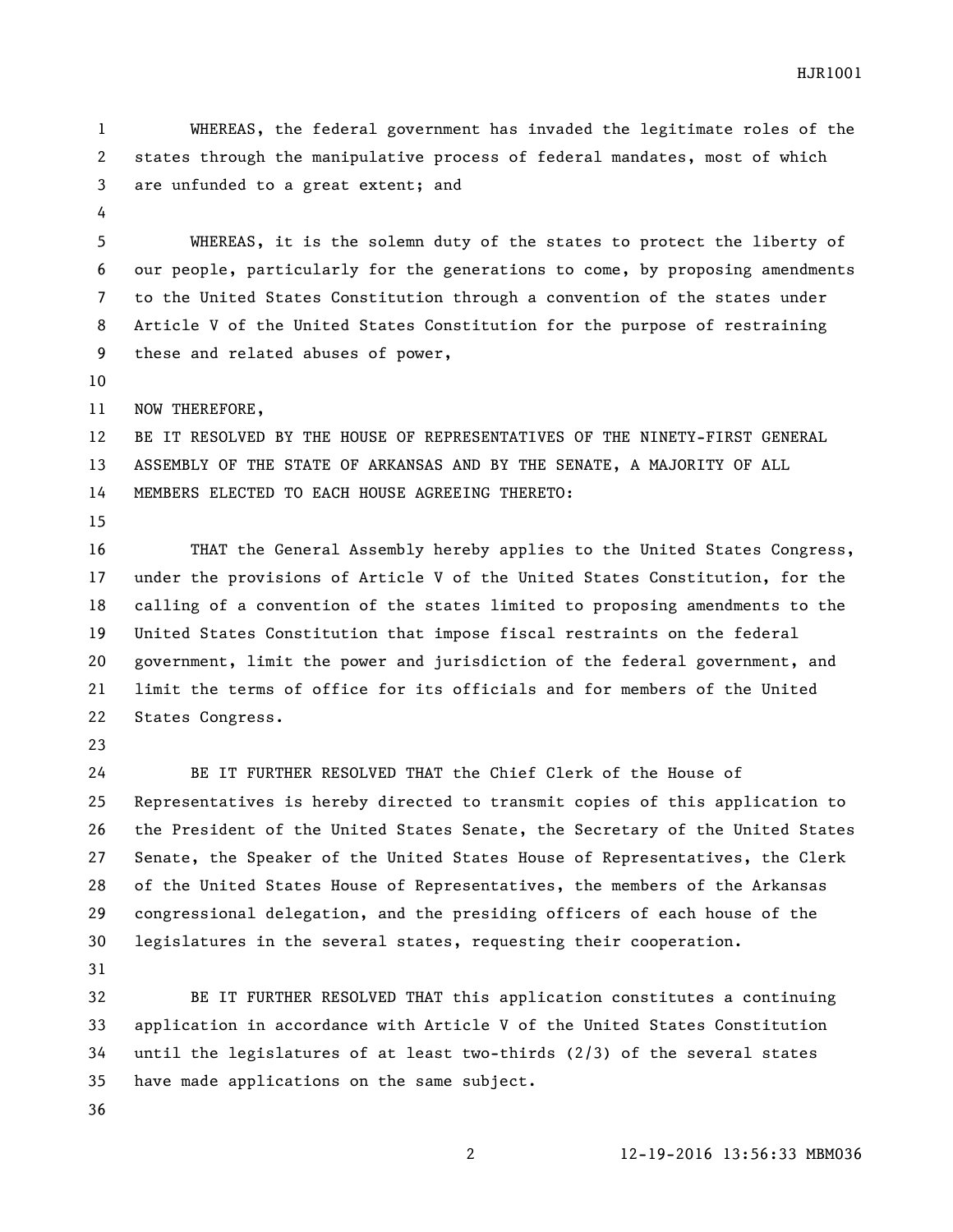BE IT FURTHER RESOLVED THAT the General Assembly adopts this application expressly subject to the following reservations, understandings, and declarations:

 (1) An application to the United States Congress to call an amendment convention of the states pursuant to Article V of the United States Constitution confers no power to the United States Congress other than the power to call such a convention. The power of the United States Congress to exercise this ministerial duty consists solely of the authority to name a reasonable time and place for the initial meeting of a convention;

 (2) The United States Congress shall perform its ministerial duty of calling an amendment convention of the states only upon the receipt of applications for an amendment convention for the substantially same purpose as this application from two-thirds (2/3) of the legislatures of the several states;

 (3) The United States Congress does not have the power or authority to determine any rules for the governing of a convention for proposing amendments called pursuant to Article V of the United States Constitution. The United States Congress does not have the power to set the number of delegates to be sent by any state to such a convention, nor does it have the power to name delegates to such a convention. The power to name delegates remains exclusively within the authority of the legislatures of the several states;

 (4) By definition, an amendment convention of the states means that states shall vote on the basis of one (1) state, one (1) vote;

 (5) A convention for proposing amendments convened pursuant to this application shall be limited to consideration of the topics specified herein and no other. This application is made with the express understanding that an amendment that in any way seeks to amend, modify, or repeal any provision of the Bill of Rights of the United States Constitution shall not be authorized for consideration at any stage. This application shall be void ab initio if ever used at any stage to consider any change to any provision of the Bill of Rights of the United States Constitution;

 (6) Pursuant to Article V of the United States Constitution, the United States Congress may determine whether proposed amendments shall be ratified by the legislatures of the several states or by special state ratification conventions. The General Assembly recommends that the United